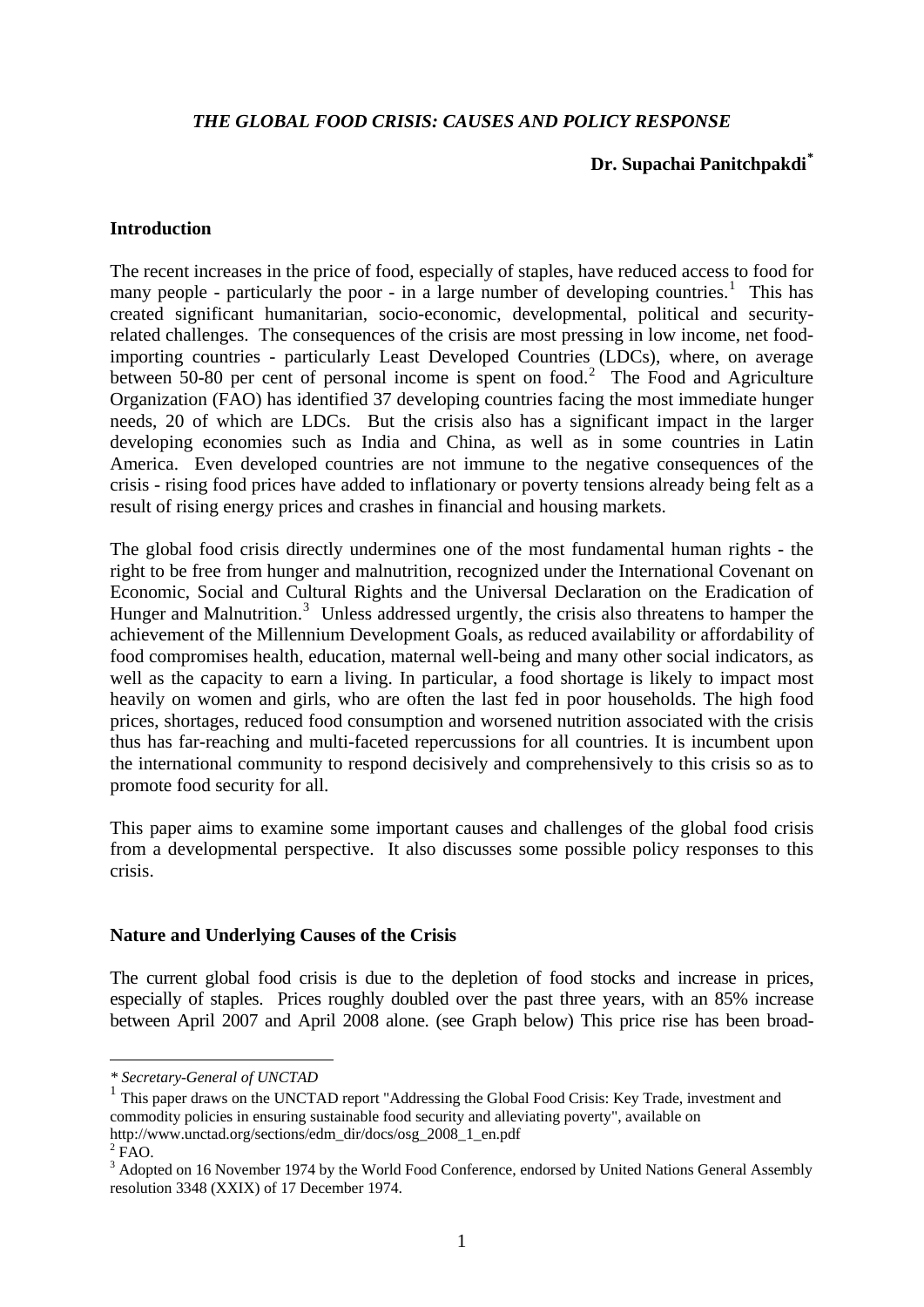based, led by wheat (whose price almost doubled), then maize (up 67% since July 2007), followed by rice (which has tripled since September 2007 and soared by 160% between January and April 2008 alone). Prices for vegetable oilseeds and oils also shot up, multiplying by about 2.5 since early 2006.

The broad-based prices increases have had severe repercussions for the import bill of developing countries. For example, the cereal import bill of low-income food deficit countries more than doubled in value in the past five years.<sup>[4](#page-1-0)</sup> Food price rises place a particularly heavy burden on the balance of trade of many developing countries as food imports account for a larger share of their GDP than in other countries.



**Monthly prices of selected food products and product categories, index numbers 2000=100, January 2005–April 2008** 

*Source*: UNCTAD Commodity Price Bulletin

The rise in food prices was caused be a confluence of many factors - some of which were structural and some incidental. The long-term trend of increased demand for food - due largely to population growth and rapid economic development - was amplified by recent droughts, a slow supply response, a fall in the dollar, high energy prices, as well as concerns over increased demand for biofuels. And, the effects on commodity prices were significantly exacerbated by speculative investors looking to diversify their portfolios into growth-markets after the recent sub-prime mortgage crisis and by export restrictions imposed by concerned governments.

But one of the key factors in the current crisis has to be seen on the supply side, which has been too slow to respond with scaled up production. The agricultural supply capacity of many developing countries has been suffering from distorted incentives and insufficient

<span id="page-1-0"></span><sup>1</sup> <sup>4</sup> See UNCTAD, "The changing face of commodities in the twenty-first century" (TD/438).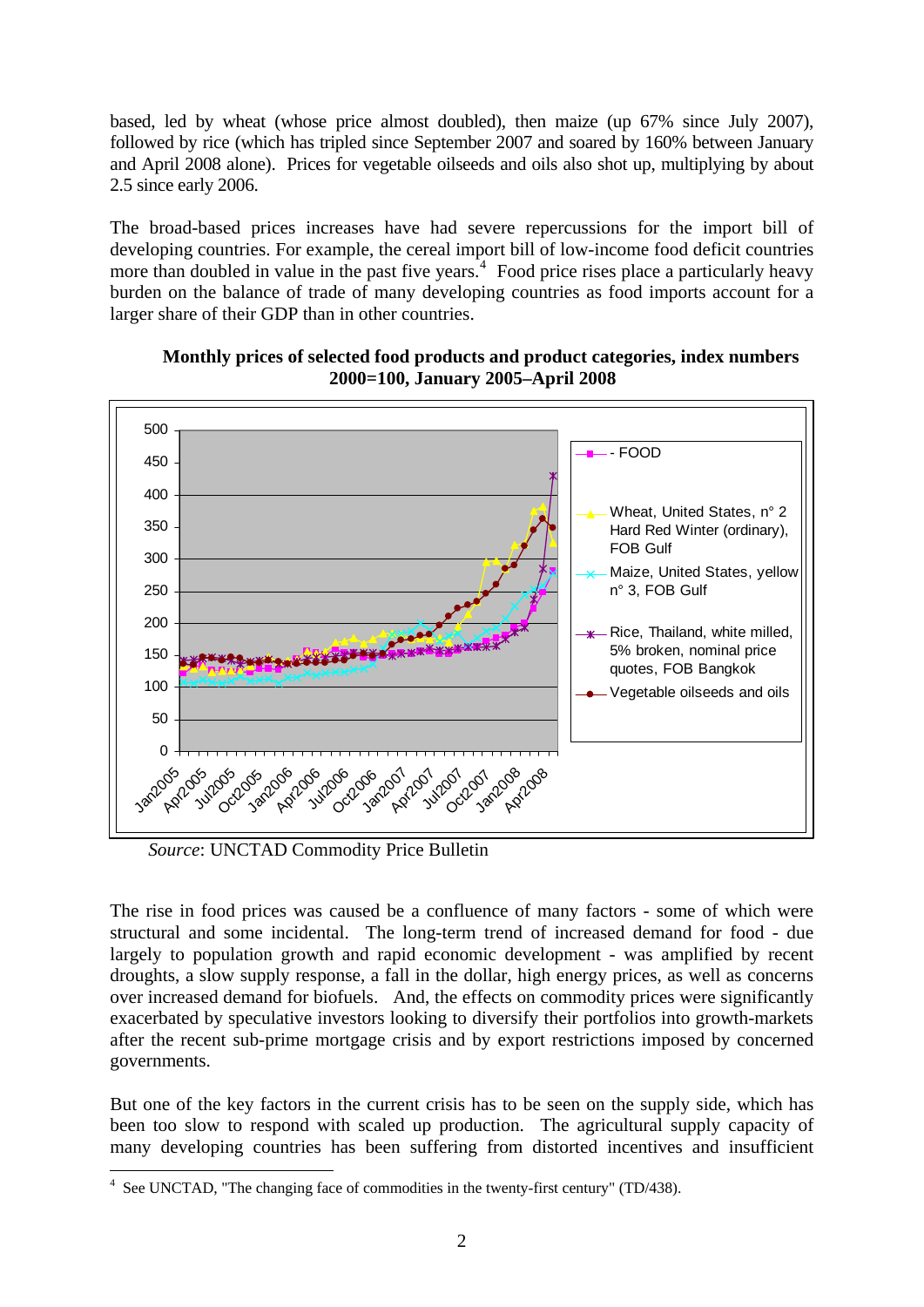support from both domestic and international policy makers. This development failure lies at the heart of the crisis, and we must urgently reverse this trend, if we are to avoid a repeat of the crisis.

# *a) Constraints on agricultural production in developing countries*

The fundamental factor underlying the supply shortage is that, particularly in the last two decades*, agricultural productivity* has been relatively low in developing countries and even decreasing in many LDCs - a symptom of long term neglect of the agricultural sector. Agricultural productivity in many LDCs is lower today than it was fifty years ago. In LDCs and African countries, low growth rates of agricultural production have had important adverse implications for their economic growth and poverty reduction. Even in rapidly growing large developing countries such as India, however, many farmers continue to lead lives of mere subsistence.

Agricultural productivity, and thus output, is low for a number of reasons, including reduced arable land availability and low crop yield productivity. In many populous developing countries and LDCs, the available arable land is dwindling, often due to urbanization of agricultural land. Average farm size is diminishing and more and more farmers work on ecologically fragile land. In some countries, due to population growth and the loss of farmland, the average farm size has fallen. In Ethiopia and Malawi, for example, average farm size fell from 1.2 hectares to  $0.8$  in the 1990s.<sup>[5](#page-2-0)</sup> Lack of access to water and electricity in poor countries and has added to the tardy supply response. Insufficient access to irrigation has become a major problem in some countries, which further reduced the potential of agricultural production and land/crop yield. In most regions that have already reached high levels of production and trade, yields have been growing very slowly. In developing countries between the 1960s and 1980s, yields of the main cereal crops increased by 3-6 per cent a year. Now such annual growth has dropped to 1-2 per cent.<sup>[6](#page-2-1)</sup> Climate change is likely to accelerate this trend.

Low agricultural productivity has been reinforced by the lack of public and private investment in the rural and agricultural commodity sector, which is a prerequisite and important catalyst for agricultural development and food production in developing countries. In many developing countries, the agriculture sector receives limited support in terms of the Government budget and domestic investment, even though it often is among the largest contributors to both GDP and employment. Matters have been made worse by policies that weakened the role of key institutional support measures, including marketing boards or state-supported extension services, without viable alternatives being put in place.<sup>[7](#page-2-2)</sup>

The adverse effects of this upon farmers' costs has been compounded by under-investment in the infrastructure (communications, irrigation, transportation) needed to distribute agricultural products, the removal of state subsidies for agricultural inputs (such as seeds, pesticides, herbicides and fertilizers) and the strengthening of intellectual property rights over plant varieties and new seed technologies.

<sup>&</sup>lt;sup>5</sup> The new face of hunger, The Economist, 17th 2008.

<span id="page-2-1"></span><span id="page-2-0"></span> $^6$  Ibid.

<span id="page-2-2"></span> $<sup>7</sup>$  For details see UNCTAD's Trade and Development Report 1998.</sup>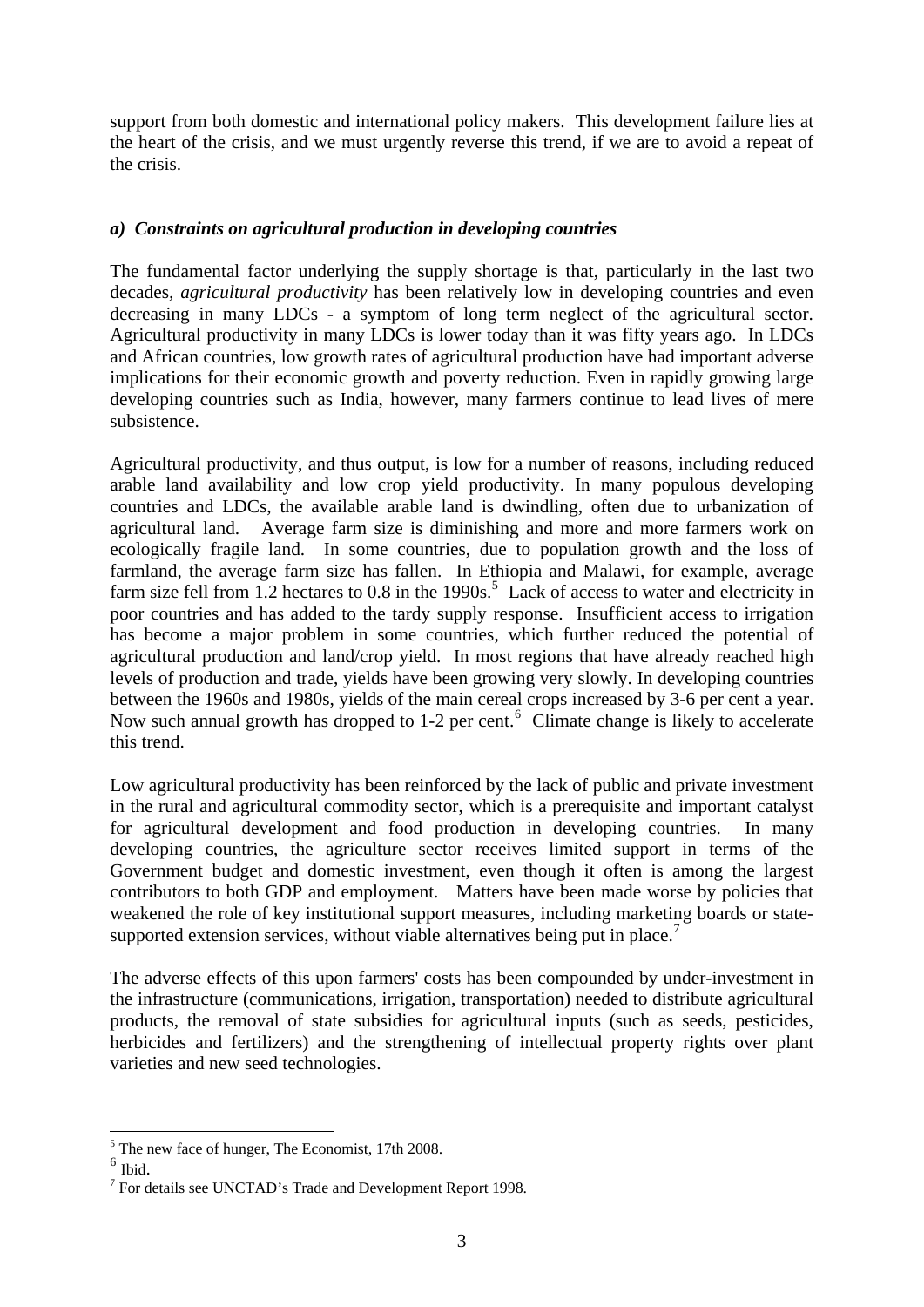Despite these trends, international aid devoted to agriculture developing countries has been decreasing. Between 1980 and 2002, multilateral institutions cut ODA spending on agriculture by 85%, from US\$ 3.4 billion to US\$ 0.5 billion. Bilateral donors reduced spending by  $39\%$ , from US\$ 2.[8](#page-3-0) billion to US\$ 1.7 billion. $8$  Furthermore, aid for science, technology and innovation which is critical for enhancing agriculture productivity, is only a small proportion of total aid. Aid for agricultural research remains woefully inadequate to support the productivity improvements and agricultural extension in most developing countries and LDCs. For example, only 3 per cent of science, technology and innovationrelated aid is for agricultural research in LDCs, and only 2 per cent and 1 per cent, respectively, for agricultural education and training and agricultural extension.<sup>[9](#page-3-1)</sup>

Foreign direct investment *(FDI)* in agricultural production per se has also been very limited to date - as illustrated by the fact that only US\$300 billion of FDI stock, or less than 3 per cent, in 2005 was held in agriculture and food industries.

One of the most critical obstacles to agriculture development in developing countries has been posed by the long-standing agricultural export subsidies and domestic support policies in developed countries. Recent analysis by the FAO and UNCTAD has shown that agricultural subsidies in developed countries have been associated with rapidly increasing food imports in developing countries, alongside a decline in agricultural production. Indeed, a number of developing countries that have traditionally been food exporters – many of them LDCs – have become net food importers over the past 20 years. Recent data for 2006 show that, on average, 20 per cent of the LDCs food consumption is imported, and in some countries the share is much higher (in Lesotho 67%, Gambia 82%, Mauritania 32%, Malawi 31%, for example).

All of these factors brought together a secular decline in agricultural productivity in many developing countries, which has now prevented the sector from responding to stronger demand and higher prices with increased production. Unless this structural problem is addressed, the world will remain vulnerable to the recurrence of crisis like this one.

# *b) Speculation in the food commodity market*

The flow of speculative capital into the commodity sector, including foods, is also likely to have played an important role in the crisis. It appears increasingly likely that the global food price surge is linked to the recent volatility and turmoil in global finance, mortgage and housing markets that was sparked by the collapse last year in the United States' sub-prime market. Speculators looking for assets with rising prices may well have sensed the strains in the world food markets, and re-oriented their portfolios to buy food commodity assets (commodity indices, futures and options contracts). Indeed, the volume of globally traded grain futures and options increased by 32 per cent in the first quarter of 2008 compared with the same period in 2007. While there is no precise information on or analysis of the impact of speculative funds on food prices, the price rises of some key staple-food may well be attributable to a significant extent to speculation by different actors in the food commodity markets.

<u>.</u>

<span id="page-3-0"></span><sup>&</sup>lt;sup>8</sup> Official development assistance to agriculture, Department for International Development, November 2004.

<span id="page-3-1"></span><sup>9</sup> UNCTAD Least developed Countries Report 2007.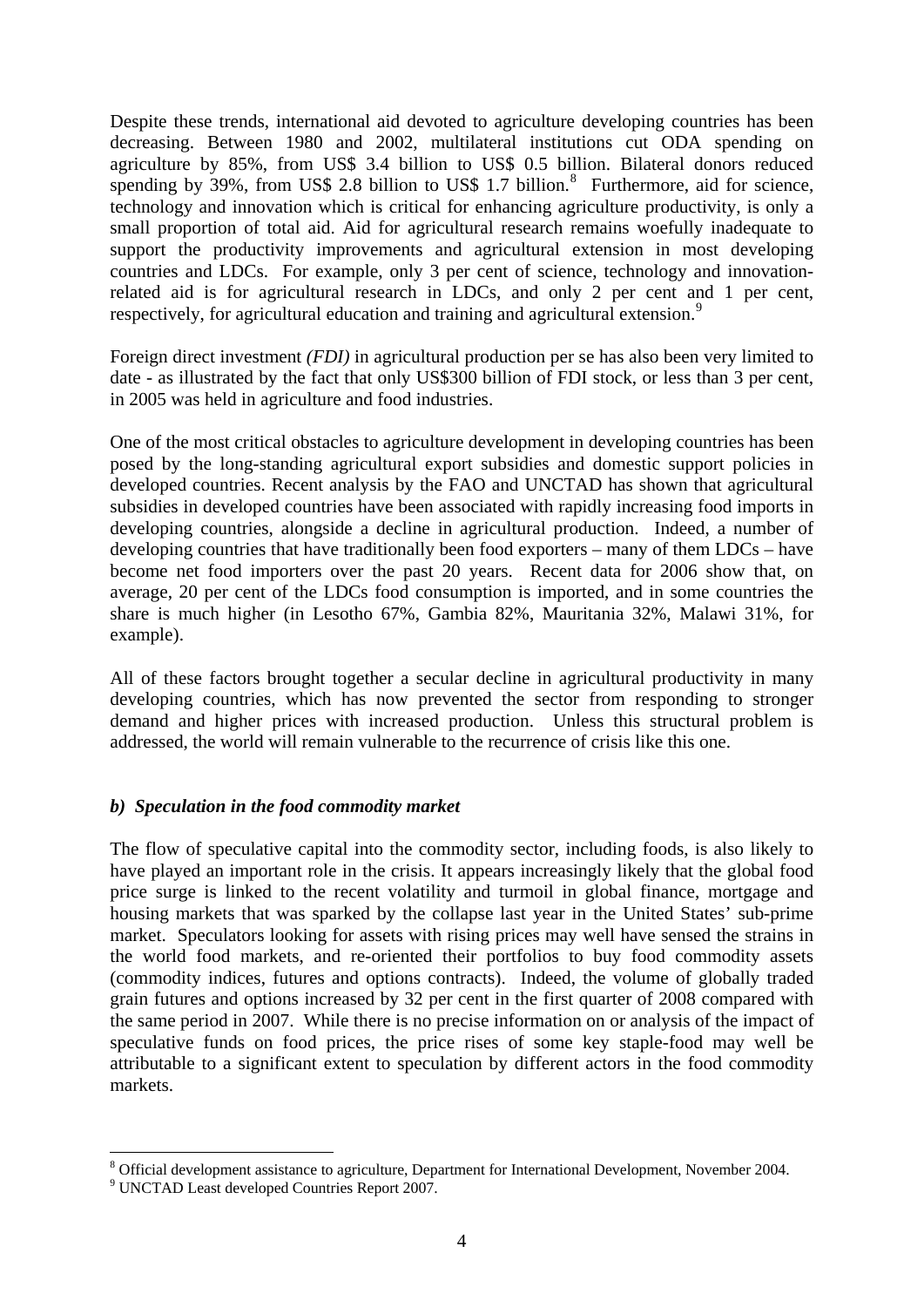Moreover, countries imposing food export controls (thus worsening global food supply) are indirectly harming the operational efficiency of the futures market.<sup>[10](#page-4-0)</sup> Some countries started imposing food export controls by food stockpiling and banning or taxing food exports. Such actions are intended to temporarily address the needs of local markets, but in some cases they have further distorted national, regional and global food markets.

# *c) Biofuels and food security*

The impact of biofuels on food security and food price rises is also being widely discussed. Yet it appears that this impact is largely related to policy measures that have exacerbated market pressures. The biofuels market in most countries functions on the basis of mandatory blending targets. The United States, for example, has introduced in its 2007 Energy Bill ambitious utilization levels of biofuels for transport which go far beyond those included in previous legislation, namely 9 billion gallons in 2008 rising to 36 billion gallons in 2022. The use of maize for ethanol production is expected to almost double between 2005/06 and 2007/08. In 2009 it is forecast that almost 38 per cent of total United States domestic maize use, equivalent to 100 million tons, will be devoted to biofuels production.<sup>[11](#page-4-1)</sup> The EU, India, Brazil and China have also set their own targets to increase biofuels. The EU for instance has declared that by 2010, 5.75 per cent of all gasoline sold to motorists in Europe must stem from biofuels production. The EU is responsible for around 90 per cent of global biodiesel production and the main feedstock used is rapeseed. EU production of biodiesel is estimated to have used 4.1 million tonnes in 2004 or the equivalent to around 20 per cent of the EU-25 total oilseed production.<sup>[12](#page-4-2)</sup>

In addition to putting in place ambitious blending targets, both the United States and the EU apply tariffs and technical regulations to imported biofuels. Those instruments, combined with the long-standing subsidies for agricultural production, lead to diversion of land and food crop production for food consumption to biofuels use, and thus result in food shortages and in turn in food price hikes.

However, the extent to which the demand for cereals in the EU to produce biofuels has contributed to the recent food price increases is not clear. Only about 1.4 per cent of wheat is used for biofuels production in the EU, and about 0.6 per cent globally.<sup>[13](#page-4-3)</sup> Also, the price of rice has experienced one of the most dramatic increases (165 per cent during the year April 2007 to April 2008), even though it is not used for biofuels production and there is no evidence in rice growing countries that rice cropland has been shifted to produce biofuels feedstocks. Accordingly, determining the impact of biofuels on food security will require further research and assessment.

1

<sup>&</sup>lt;sup>10</sup> See IFPRI, Ibid at 6.

<span id="page-4-0"></span> $11$  DEFRA, Ibid, .at 15.

<span id="page-4-2"></span><span id="page-4-1"></span> $12$  The recent raise in palm oil production has been associated with the boom in biodiesel production, however at present only 1% of palm oil is used for biodiesel. Some indirect impact may have taken place, since more rapeseed is used for biodiesel, but overall, the use of vegetable oils for biodiesel remains small compared to other uses, especially for food production (see DEFRA, Ibid at 16).

<span id="page-4-3"></span><sup>&</sup>lt;sup>13</sup> The Impact of Biofuels on Commodity Prices, April 2008, DEFRA, Economic Group, at 15.